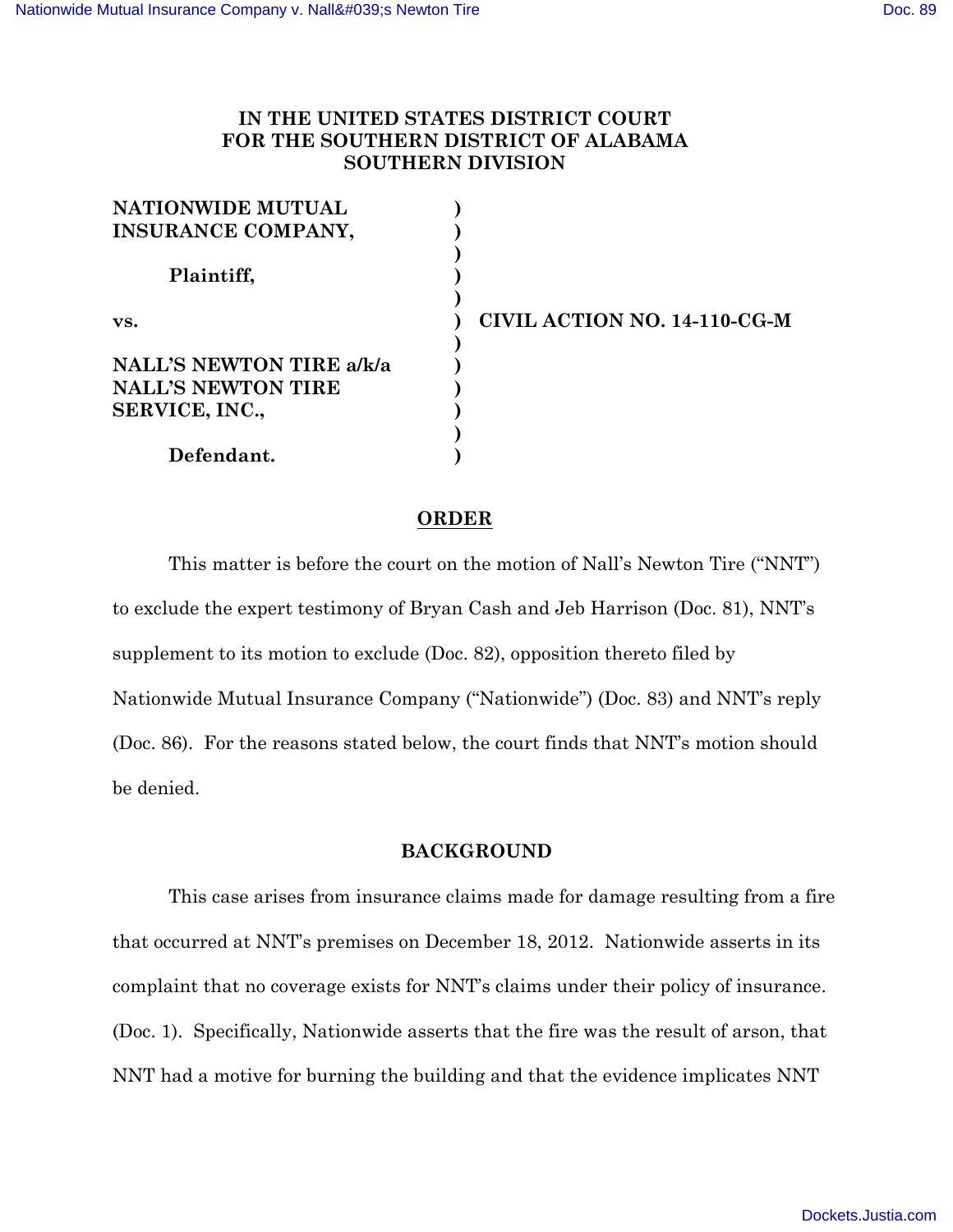in the setting of the fire. (Doc. 52). As such, Nationwide contends fire coverage is excluded by the policy of insurance and that NNT's submission of the claim for the fire loss amounts to a misrepresentation that voids the policy. (Doc. 52). On April 3, 2014, NNT filed its answer to the complaint and asserted counterclaims for breach of contract and bad faith refusal to pay. (Doc. 9). NNT denies that the fire is the result of arson and contends that there is evidence to show that Nationwide intentionally or recklessly failed to properly investigate NNT's claim or intentionally or recklessly failed to properly subject the claim to a cognitive evaluation or review. (Doc. 63, pp. 10-16).

#### **LAW**

The United States Supreme Court, in Daubert v. Merrell Dow Pharmaceuticals Inc., 509 U.S. 579 (1993), found that scientific expert testimony is admissible only if the proffered testimony is both relevant and reliable. "[A] district court judge is to act as a 'gatekeeper' for expert testimony, only admitting such testimony after receiving satisfactory evidence of its reliability." Dhillon v. Crown Controls Corporation, 269 F.3d 865, 869 (7th Cir. 2001); see also U.S. v. Majors, 196 F.3d 1206, 1215 (11th Cir. 1999). However, "it is not the role of the district court to make ultimate conclusions as to the persuasiveness of the proffered evidence." Quiet Technology DC–8, Inc. v. Hurel–Dubois UK Ltd., 326 F.3d 1333, 1341 (11th Cir. 2003). "[A] district court's gatekeeper role under *Daubert* is not intended to supplant the adversary system or the role of the jury." Id. (citing Maiz v. Virani, 253 F.3d 641, 666 (11th Cir. 2001)). "Quite the contrary, '[v]igorous cross-examination,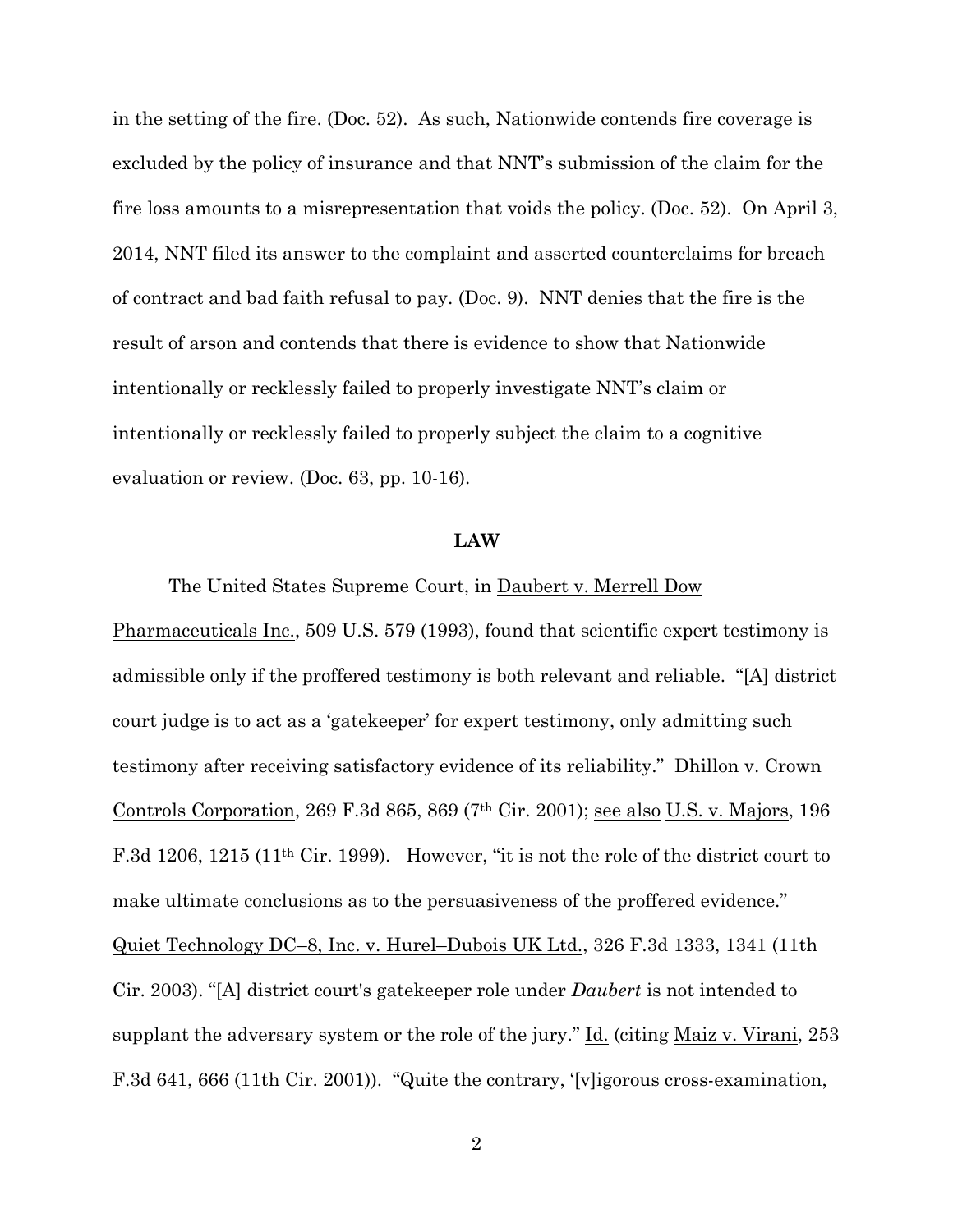presentation of contrary evidence, and careful instruction on the burden of proof are

the traditional and appropriate means of attacking shaky but admissible evidence.'

" Id. (quoting Daubert, 509 U.S. at 596, 113 S.Ct. at 2798).

Rule 702 of the Federal Rules of Evidence provides:

A witness who is qualified as an expert by knowledge, skill, experience, training, or education may testify in the form of an opinion or otherwise if:

(a) the expert's scientific, technical, or other specialized knowledge will help the trier of fact to understand the evidence or to determine a fact in issue;

(b) the testimony is based on sufficient facts or data;

(c) the testimony is the product of reliable principles and methods; and

(d) the expert has reliably applied the principles and methods to the facts of the case.

FED. R. EVID. 702. The rule compels district courts to "conduct an exacting analysis of the foundations of the expert opinions to ensure they meet the standards for admissibility under Rule 702." United States v. Abreu, 406 F.3d 1304, 1306 (11th Cir.2005) (quoting United States v. Frazier, 387 F.3d 1244, 1260 (11th Cir.2004) (internal quotation marks omitted)). Accordingly, under Rule 702, "this Court has an obligation to screen expert testimony to ensure it stems from a reliable methodology, sufficient factual basis, and reliable application of the methodology to the facts." Whatley v. Merit Distribution Services, 166 F.Supp.2d 1350, 1353 (S.D. Ala. 2001) (citations omitted).

The Eleventh Circuit requires district courts to engage in a "rigorous threepart inquiry" for assessing the admissibility of expert testimony under Rule 702: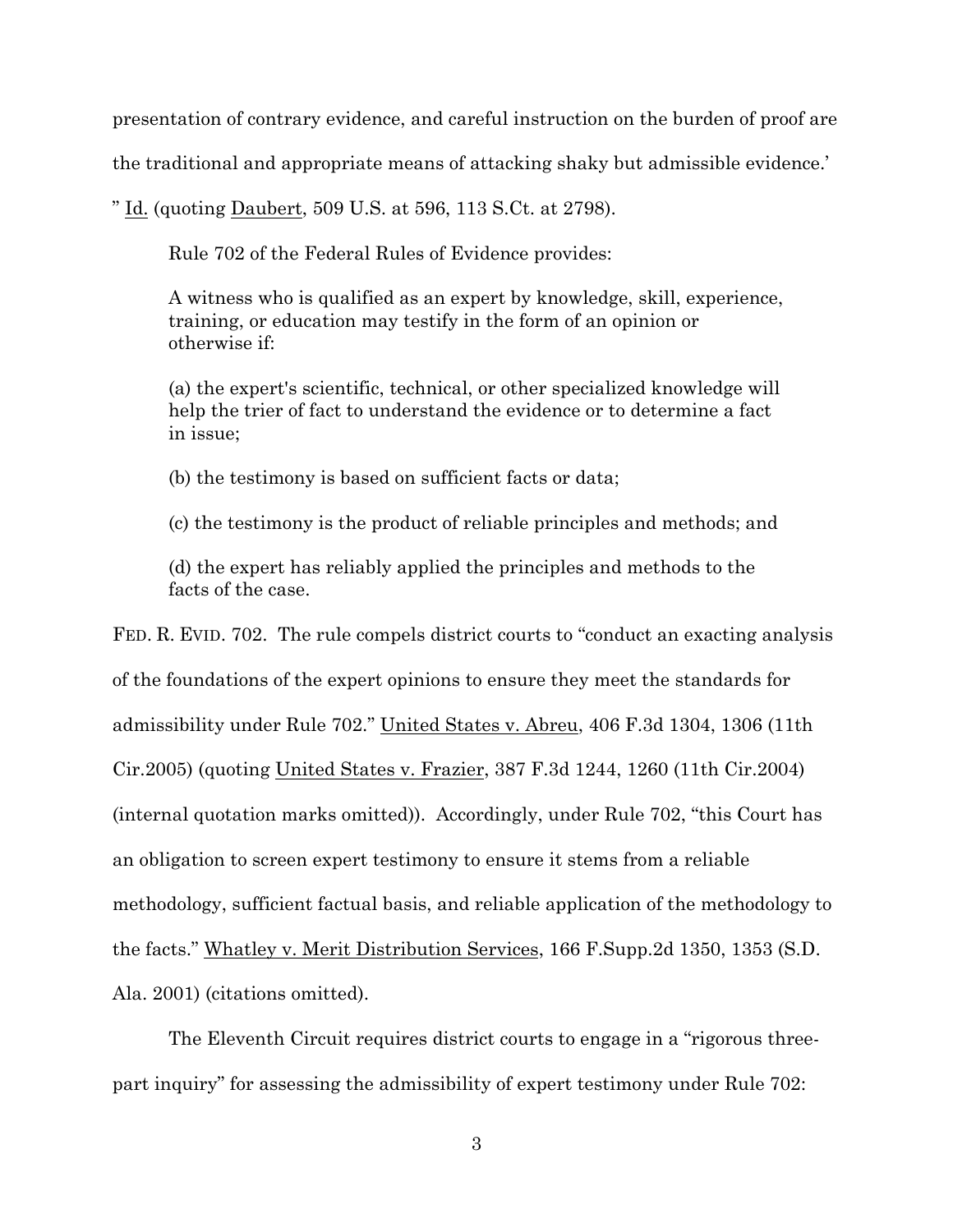Trial courts must consider whether: "(1) [T]he expert is qualified to testify competently regarding the matters he intends to address; (2) the methodology by which the expert reaches his conclusions is sufficiently reliable as determined by the sort of inquiry mandated in *Daubert*; and (3) the testimony assists the trier of fact, through the application of scientific, technical, or specialized expertise, to understand the evidence or to determine a fact in issue."

United States v. Frazier, 387 F.3d 1244, 1260 (11th Cir.2004) (quoting City of

Tuscaloosa v. Harcros Chems., Inc., 158 F.3d 548, 562 (11th Cir.1999)). These requirements are known as the "qualifications," "reliability," and "helpfulness" prongs. See id. "[T]he proponent of the testimony does not have the burden of proving that it is scientifically correct," but must establish "by a preponderance of the evidence, it is reliable." Allison v. McGhan Medical Corp., 184 F.3d 1300, 1312 (11th Cir. 1999) (citing In re Paoli R.R. Yard PCB Litig., 35 F.3d 717, 744 (3d Cir. 1994)); see also Whatley, 166 F.Supp.2d at1354 ("the proponent of the expert testimony has the burden to establish by a preponderance of the evidence that the admissibility requirements of Rule 702 are satisfied.")(citations omitted). Factors that may be relevant include:

(1) whether the theory or technique can be (and has been) tested, (2) whether the theory or technique has been subjected to peer review and publication, (3) in the case of a particular ... technique, the known or potential rate of error, and (4) whether the theory or technique is generally accepted by the relevant ... community.

Hendrix ex rel. G.P. v. Evenflo Co., Inc., 609 F.3d 1183, 1194 (11th Cir. 2010) (internal quotation marks and alterations omitted). Additional factors that may be taken into account by a district court include:

 (1) Whether the expert is proposing to testify about matters growing naturally and directly out of research he has conducted independent of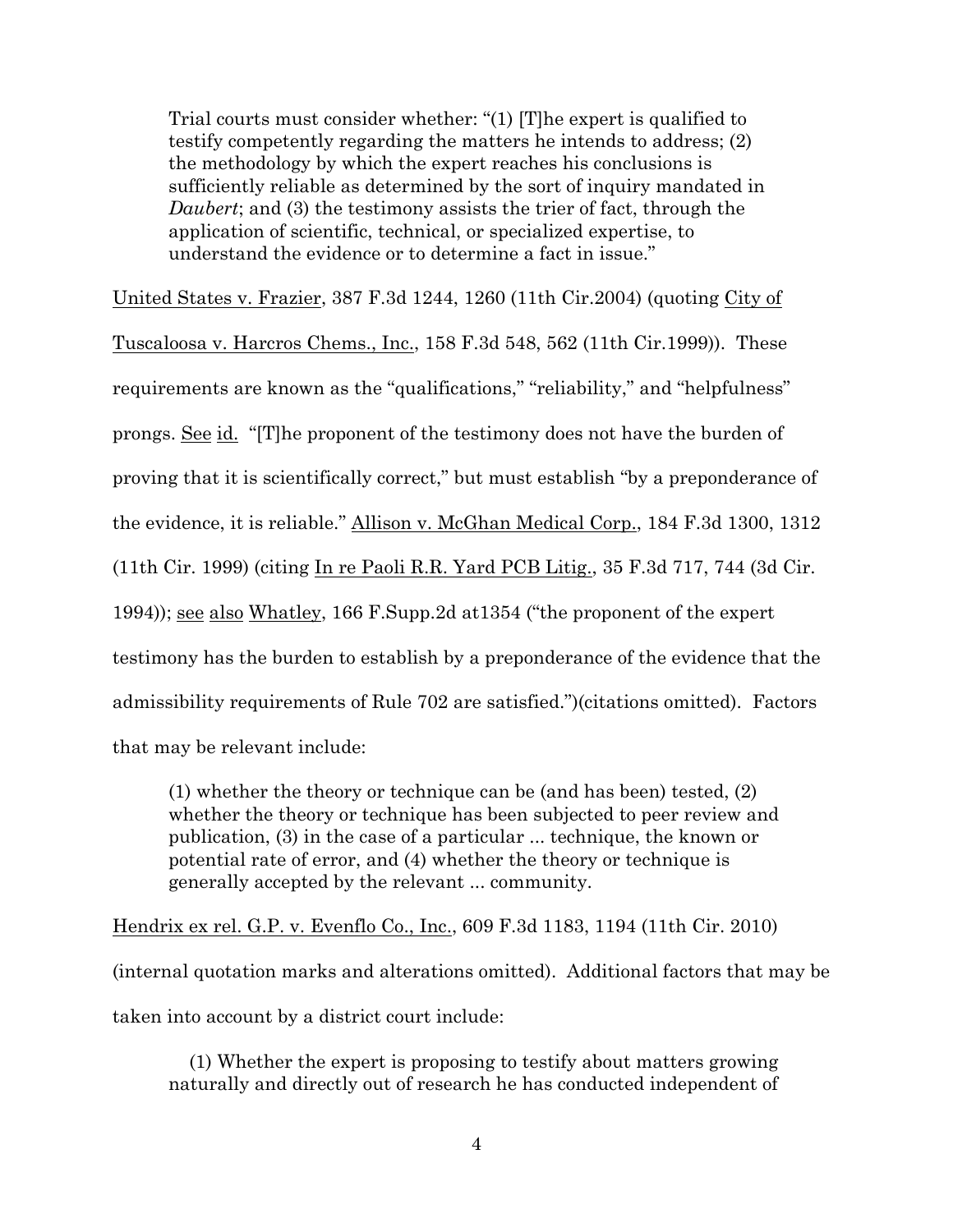the litigation, or whether he has developed his opinion expressly for purposes of testifying;

 (2) Whether the expert has unjustifiably extrapolated from an accepted to an unfounded conclusion;

 (3) Whether the expert is being as careful as he would be in his regular professional work outside his paid litigation consulting;

 (4) Whether the field of expertise claimed by the expert is known to reach reliable results for the type of opinion the expert would give.

FED. R. EVID. 702 advisory committee's note to 2000 amendments (internal citations omitted).

## **DISCUSSION**

### **1. Bryan Cash**

NNT contends that Nationwide's expert, Bryan Cash, relied in part upon "fraudulent and misinformation" (sic) in reaching his conclusion that the fire was intentionally set. Specifically, NNT points to the fact that Cash relied on a video from the bank across the street from the fire that reportedly showed that the fire first extended out of the upstairs bedroom window. That information supported a finding that there were two separate areas of origin of the fire, thus indicating that the fire was not accidental. However, that information was incorrect. (Doc. 81-1, p. 2). The apartment window reportedly cannot even be seen from the camera angle of the video. (Doc. 81,  $\P$  5). Cash testified at his deposition that he relied on this information in part to form his conclusion. (Doc. 81-1, p. 2). Cash's report stated that "[a] video, along with burn pattern analysis and witness statements, confirm these [two] areas [of origin]. (Doc. 83-1, p. 3).

5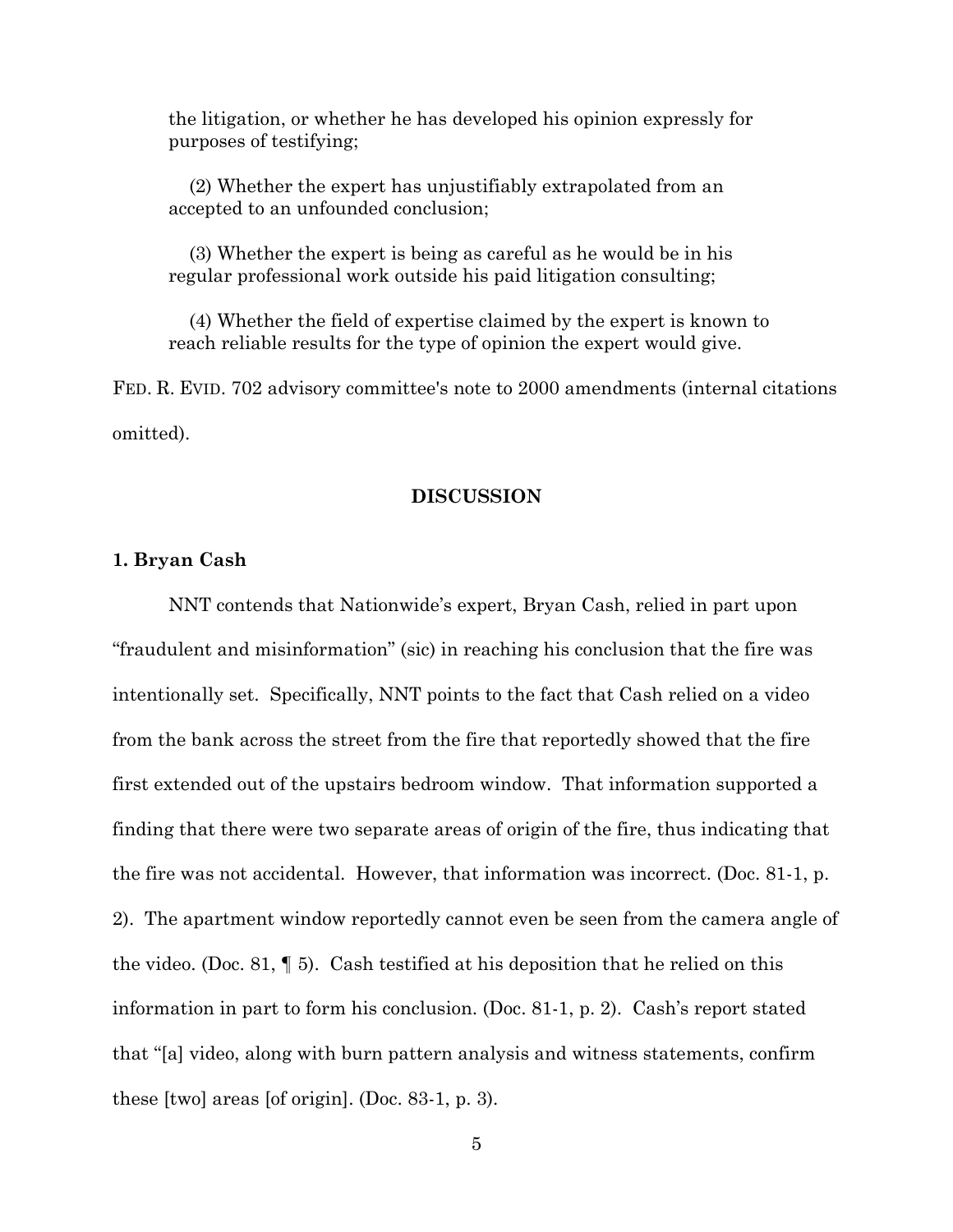The witness statements Cash refers to are statements from Chief Tate, Paul Foster and the State Fire Marshal, Jeb Harrison. (Doc. 83-1, p. 4). Cash testified that Tate and Harrison said Mr. Nall told them he saw the fire upstairs on the bed. (Doc. 83-1, p. 4). Harrison also reportedly told Cash that James Jones, the first responding officer, told Harrison that he saw the fire upstairs. (Doc. 83-1, p. 4). Cash reports that, even if Mr. Nall had not said that he thought the fire started upstairs, his opinions would not change because the burn patterns are consistent with there being a fire in that apartment that was not communicated from the fire downstairs. (Doc. 83-1, pp. 9-10).

The first responding officer to the fire, James Jones, states that the upstairs bedroom was not on fire when he arrived and walked around the building. (Doc. 81- 1, pp. 3-4). Jones agrees that Mr. Nall told him that the fire started upstairs, but says the fire had not made it to the North end of the building. Cash admits that he did not take Jones's account into consideration because Jones did not execute his affidavit until after Cash wrote his report. (Doc. 81-1, p. 11). Cash did not interview Jones when he conducted his investigation because Jones "wasn't available at the time" and it was his impression that he would get copies of Jones's written statement. (Doc. 83-1, p. 12). Cash stated, however, that knowing Jones's account still does not change his conclusion that the fire was incendiary. (Doc. 81-1, p. 11). Cash testified that he based the second point of origin on the burn patterns. (Doc. 83-1, p. 11). He explained his conclusion in spite of the contrary account as follows:

All that other data, witness statements, videos, early pictures of the fire coming out of the window that's in my notes that you've seen, all of that is data that helps confirm the burn patterns. The burn patterns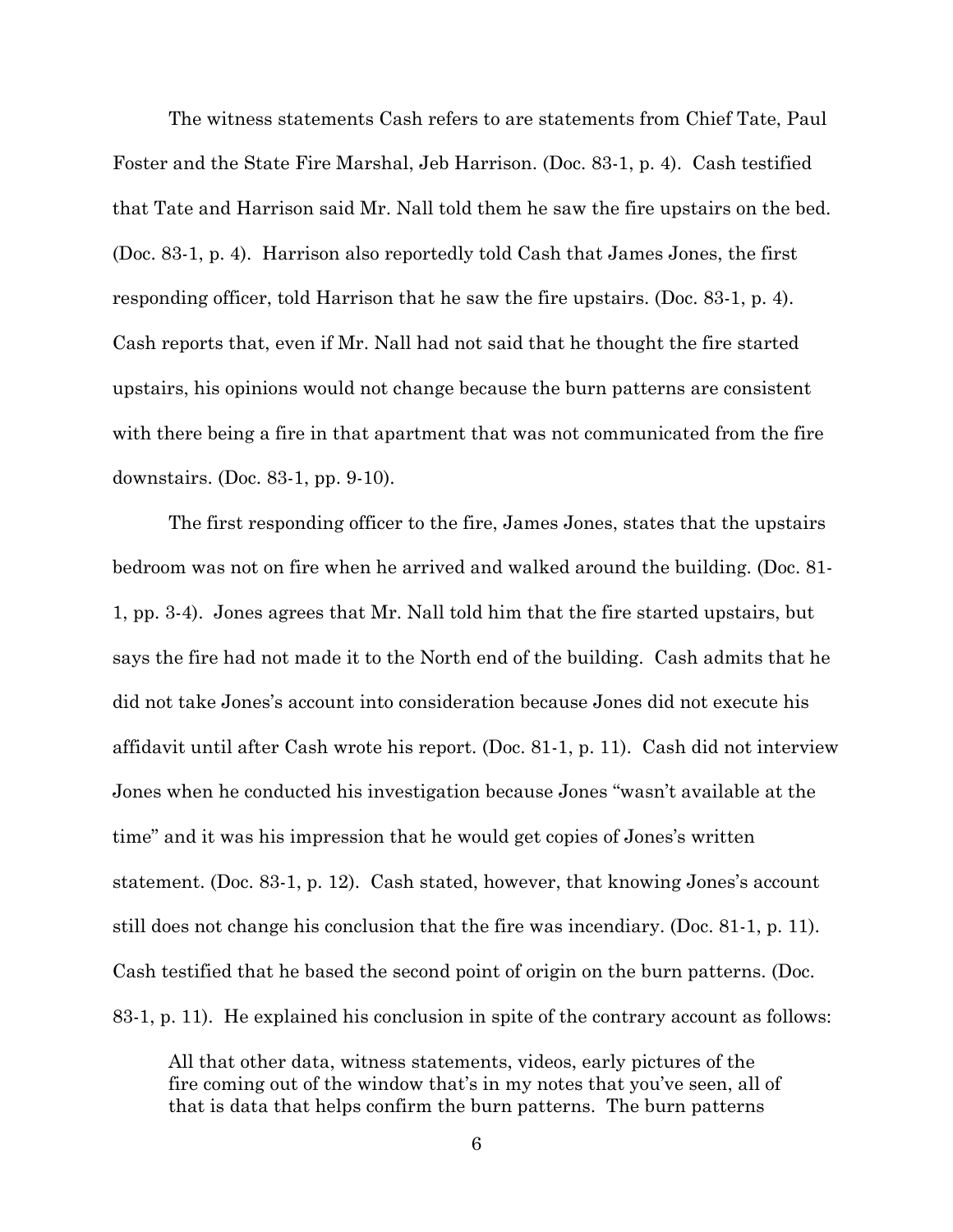are the science. It's the science of what we deal with, and there's no doubts that we have two points of origin.

(Doc. 83-1, p. 11). Cash testified that the burn patterns show that there was a fire

on the bed. (Doc. 83-1, p. 8). Jones further testified as follows:

… the burn patterns that we're seeing from the downstairs fire moves up and out. However, it did not travel into the office area, which is why that area is not damaged by fire. And it's also – it did not get into the office and burn up and through the floor into the apartment. And the burn patterns that we're seeing from the apartment, specifically the bed, when it burns, it burns through the floor. And as in the pictures, I showed the floor joists are burned from the top down. However, it burned enough to where it can completely came through and into the office and set the office on fire. So, there's no fire in the office whether it's from the second floor or from the first floor.

(Doc. 83-1, pp. 14-15).

NNT points out that the standard guidelines for investigators state that the investigator should seek information "from persons having knowledge (such as occupants) about recent activities in the area of the origin and what fuel items should or should not have been present, such as the occupants. NFPA 921 § 19.3.1.6. Cash reportedly did not interview the occupant of the apartment. NNT also points out that Cash's diagram of the of the fire scene did not indicate the compass orientation which the standards state should be provided on any diagram created by an investigator. NFPA 921 § 16.4.4(B).

The evidence shows that Cash could have been more thorough in his investigation and that some of the evidence he relied upon to corroborate his conclusion was not reliable. However, none of the evidence shows that Cash's burn analysis was unreliable. Cash's testimony indicates that the burn patterns demonstrate that there are two areas of origin even without corroboratory evidence.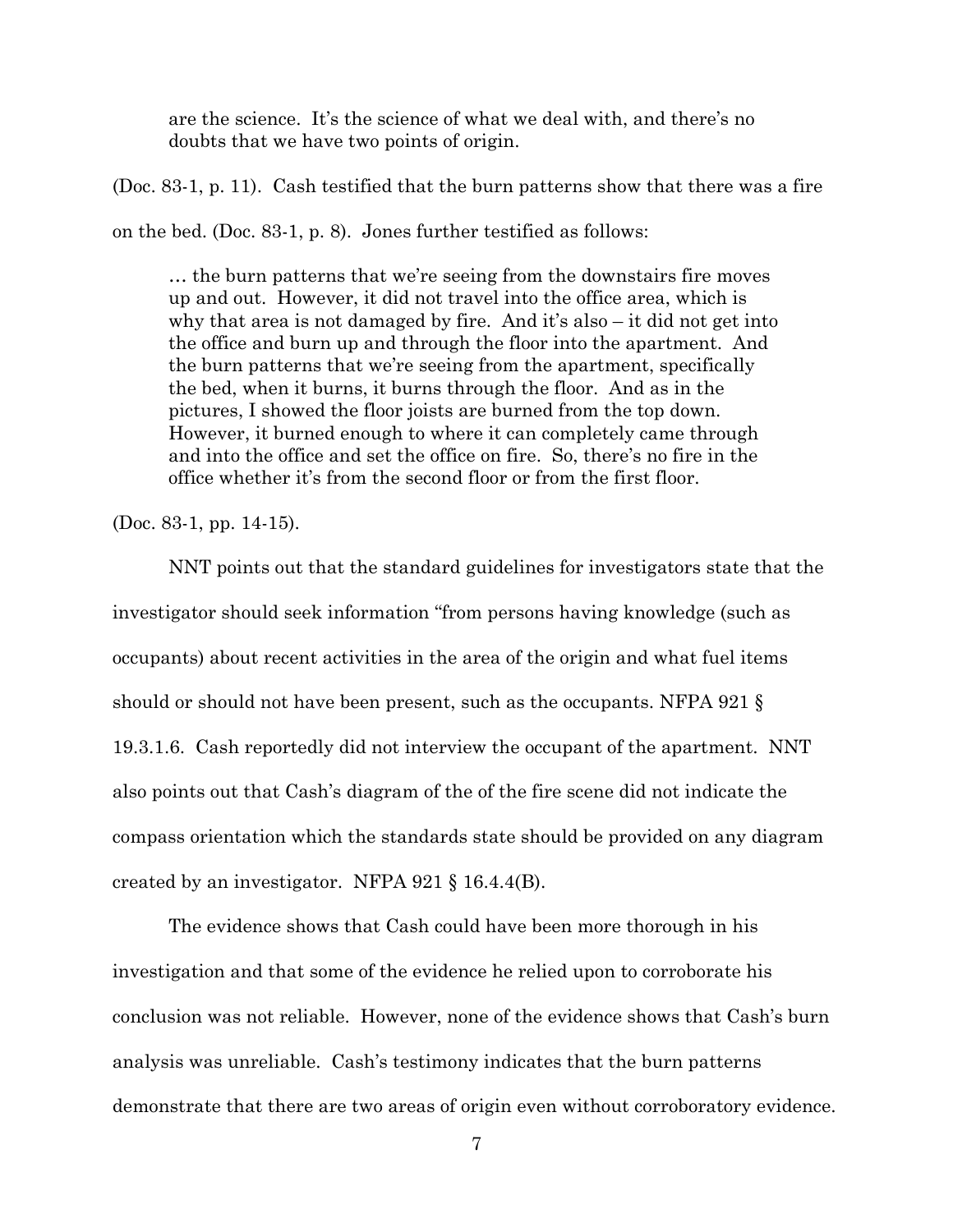The fact that Cash did not comply with every NFPA standard does not show that his methodology is unreliable. For instance whether he properly included a compass orientation on his diagram does not indicate that the diagram or conclusions based on the diagram are inaccurate. Cash maintains that even with the contrary evidence, his conclusion is still sound. The Court is cognizant that "a district court must not simply tak[e] the expert's word for it." Edwards v. Shanley, 2014 WL 4747186, \*6 (11th Cir. Sept. 25, 2014) (citation and internal quotations omitted). "If admissibility could be established merely by the *ipse dixit* of an admittedly qualified expert, the reliability prong would be, for all practical purposes, subsumed by the qualification prong." Id. (quoting United States v. Frazier, 387 F.3d 1244, 1258, 1261 (11th Cir. 2004) (en banc)). The Court finds this to be a close case, but Cash has explained that his conclusion is firmly based on his burn pattern analysis and there has been no suggestion that his burn pattern analysis itself is faulty or unreliable. As previously explained, "it is not the role of the district court to make ultimate conclusions as to the persuasiveness of the proffered evidence." Quiet Technology DC–8, Inc., 326 F.3d at 1341. "[V]igorous cross-examination, presentation of contrary evidence, and careful instruction on the burden of proof are the traditional and appropriate means of attacking shaky but admissible evidence." Id. (quoting Daubert, 509 U.S. at 596, 113 S.Ct. at 2798).

#### **2. Jeb Harrison**

NNT contends that the opinions of Fire Marshal Jeb Harrison should be excluded because he did not follow all of the NFPA standards and because NNT has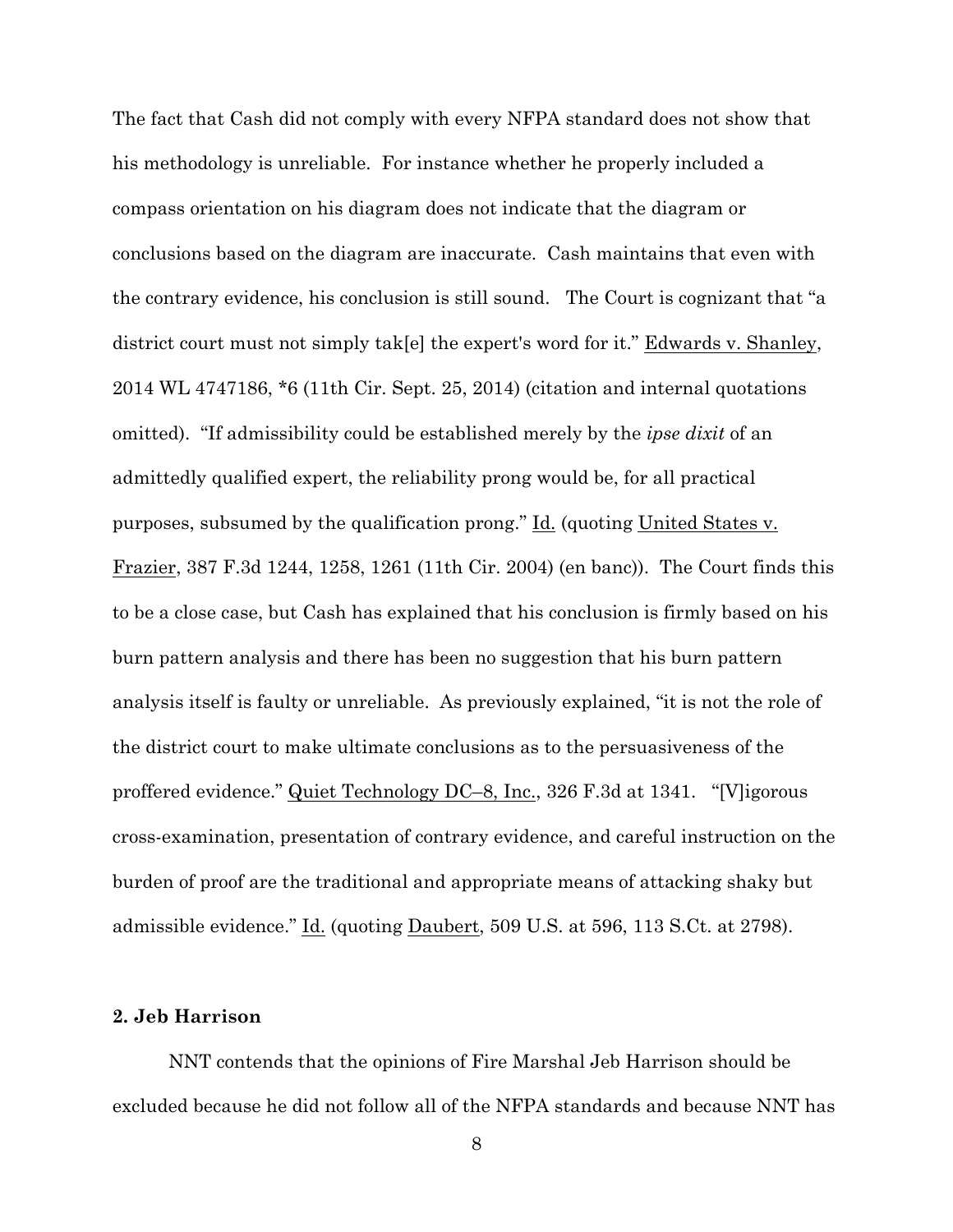not had the opportunity to fully explore Harrison's investigation, findings and conclusions.1 NNT reports that Harrison either ignored or did not consider the account of the first responder to the fire, Officer James Jones. As the court discussed with regard to Cash, the fact that Harrison did not comply with every NFPA standard or interview every witness does not by itself show that his methodology is unreliable.

More concerning is NNT's complaint that although Harrison gave deposition testimony, he did not answer some questions posed by NNT's counsel because of an ongoing criminal investigation. Harrison did not answer certain questions on the basis of Alabama Code § 12-21-3.1, which provides, in pertinent part, the following:

(a) Neither law enforcement investigative reports nor the testimony of a law enforcement officer may be subject to a civil or administrative subpoena except as provided in subsection (c). \* \* \* \*

(c) Under no circumstance may a party to a civil or administrative proceeding discover material which is not authorized discoverable by a defendant in a criminal matter. Noncriminal parties may upon proper motion and order from a court of record: Secure photographs, documents and tangible evidence for examination and copying only by order of a court imposing such conditions and qualifications as may be necessary to protect a chain of custody of evidence; or protect the prosecutors', law enforcement officers', or investigators' work product; or to prevent the loss or destruction of documents, objects, or evidence. Such discovery order may be issued by a court of record upon proof by

1

 $<sup>1</sup>$  The court notes that Nationwide objects to NNT's supplemental motion to exclude as untimely.</sup> The supplemental motion contains some of NNT's arguments with regard to their motion to exclude Harrison's testimony. Although the supplement was filed two days after the 16(b) Scheduling Order deadline for Daubert motions, the original motion was timely and Nationwide was already put on notice that it must demonstrate that Jeb Harrison's testimony is reliable. Once the issue of reliability of Harrison's testimony was raised, this Court had an obligation to screen the expert testimony to ensure it stems from a reliable methodology, sufficient factual basis, and reliable application of the methodology to the facts. Thus, the Court will consider NNT's additional arguments.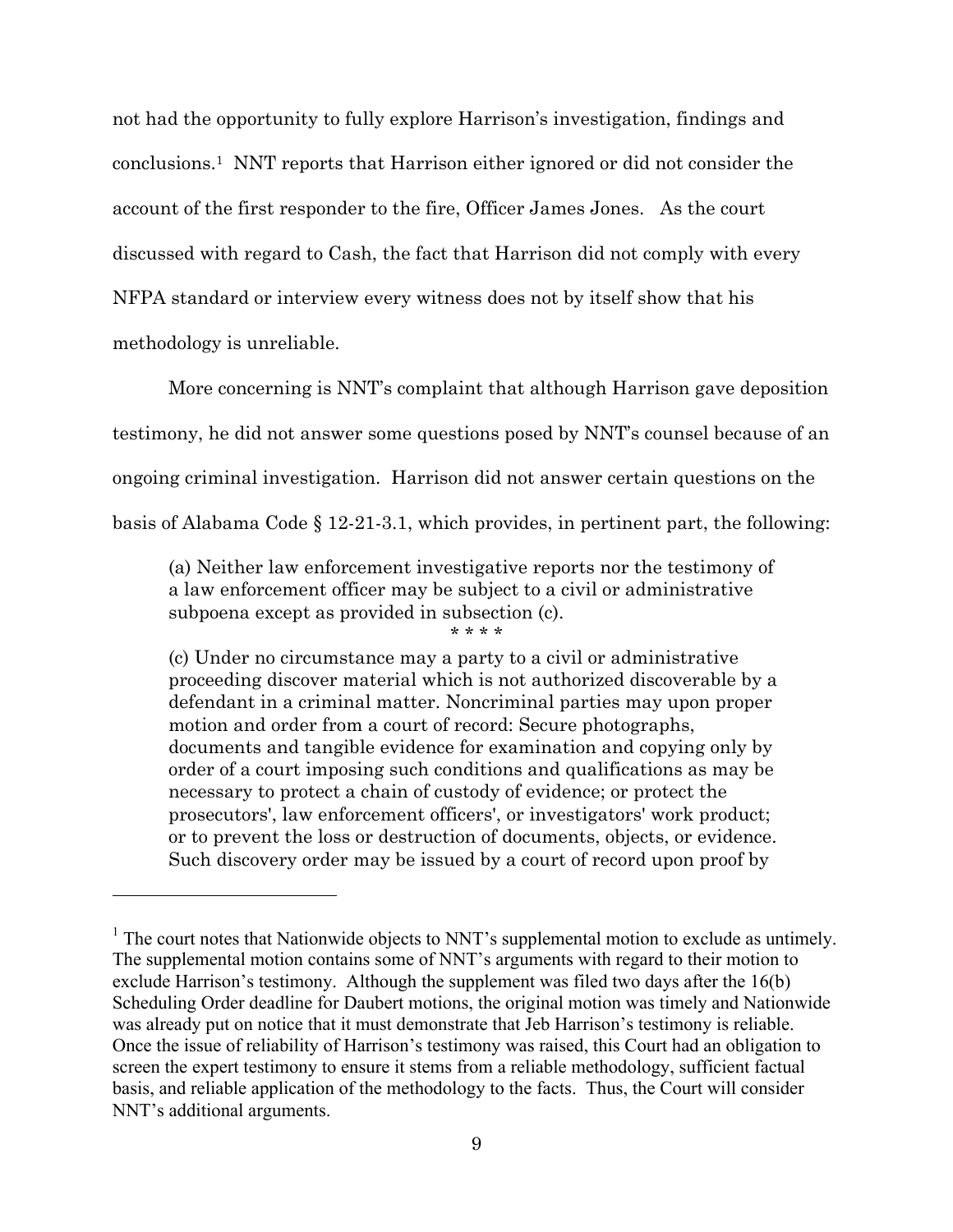substantial evidence, that the moving party will suffer undue hardship and that the records, photographs or witnesses are unavailable from other reasonable sources.

# ALA. CODE § 12-21-3.1.

However, after a thorough review of Harrison deposition testimony, the Court finds that Harrison sufficiently explained his analysis and methodology. He testified that he met with John Nall, Chief Tate, Officer Paul Foster and Fire Captain Bailey and several other firefighters. (Doc. 83-2, pp. 4, 36, 37). He explained his general investigatory procedure he uses when he arrives at the scene of a fire – what he does and what he looks for. (Doc. 83-2, pp. 4-5, 10). He stated that he actually did those things for this fire. (Doc. 83-2, p. 5). Harrison also provided copies of the photos he took at the scene. (Doc. 83-2, pp. 6-7). He testified concerning the time he arrived at the scene, (Doc. 83-2, p. 8) and he provided detailed explanations about what happened and what he did and saw while he was at the scene and how he conducted his investigation. (Doc. 83-2, pp. 9-67). Harrison also testified regarding what his conclusions were and what he generally based them on. (Doc. 83-2, p. 53). Harrison did not provide his investigatory reports, notes or written analysis (Doc. 83-2, p. 53), but testified that it was his understanding that they could request that information from the district attorney's office. (Doc. 83- 2, p. 54). The only question NNT points to that Harrison did not answer at his deposition is whether Harrison talked to Art Ramos – who apparently did not witness the fire, but is an employee of NNT. Nationwide's counsel reports that the district attorney has made his file, which included Harrison's investigation, available to NNT's counsel. (Doc. 83, p. 6). In light of Harrison's deposition

10